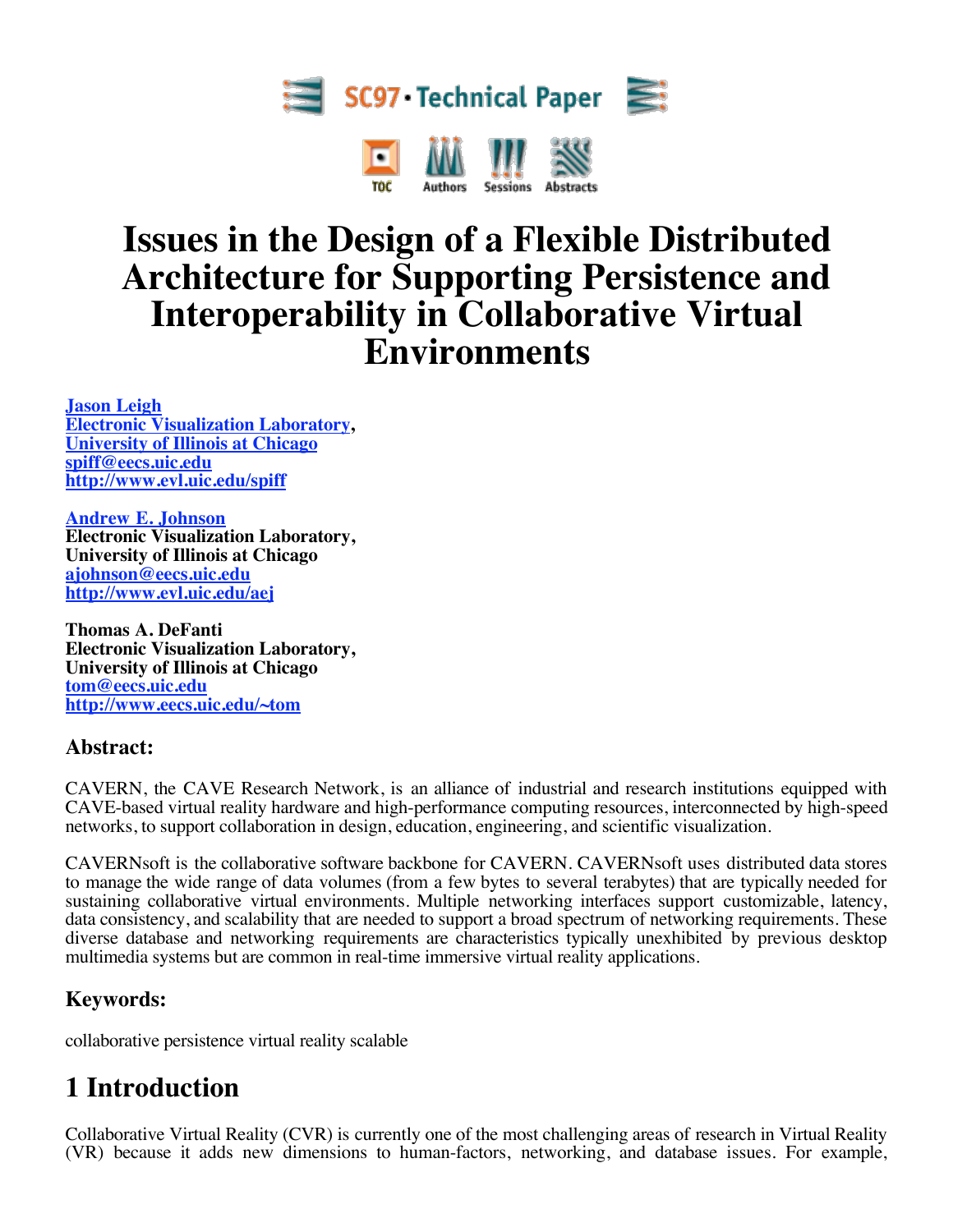human-factors research in VR has traditionally focused on the development of natural interfaces for manipulating virtual objects and traversing virtual landscapes. *Collaborative* manipulation, on the other hand, requires the consideration of how participants should interact with each other in a shared space, in addition to how co-manipulated objects should behave. Other issues include: how participants should be represented in the collaborative environment; how to effectively transmit non-verbal cues that real-world collaborators so casually and effectively use; how to best transmit video and audio via a channel that allows both public addressing as well as private conversations to occur; and how to sustain a virtual environment even when all its participants have left.

Naturally CVR poses new challenges to traditional areas of networking and databases as well. A Collaborative Virtual Environment (CVE) requires an unconventionally broad range of networking, database and graphics capabilities. This vast range makes the rapid construction of complex CVEs difficult. Current attempts at building networking and database architectures for CVEs have resulted in ad-hoc solutions that are specifically designed to solve a small range of problems $[14, 2, 3, 20, 15, 23]$ .

CAVERNsoft is a software architecture that attempts to be cognizant of the diverse human-factors, networking and database issues that are involved in supporting CVR. Its main goal is to explore the problem of supporting persistent CVEs for collaborative, education, and scientific and engineering visualizations that involve supercomputers as well as massive data stores. But its principals are generalizable to other CVR application domains.

In this paper we will describe a number of scenarios that have helped motivate the design of CAVERNsoft by identifying a number of key issues that a software architecture for CVR must support. We will then describe our architecture for CAVERNsoft.

## **2 Representative Collaborative Virtual Reality Scenarios**

The following scenarios describe representative CVEs in several domains. These CVEs involve tasks that can benefit from a solution in CVR over simply non-collaborative VR or 3D workstation computer graphics.

### **2.1 Design and Engineering**

Collaborative design work in VR typically involves a small group of users, either synchronously or asynchronously, engaged in the construction, and manipulation of objects in the virtual world. Since the interfaces for three-dimensional modeling in VR are still relatively imprecise compared to 2.5D CAD packages, most of the collaborative tasks in collaborative design involve evaluations of the design, and to a lesser degree, redesign or brainstorming for new design possibilities [13, 11, 12].

The National Computational Science Alliance (NCSA) has been working with Caterpillar Belgium S.A., to develop a system allowing remotely located engineers to work together on vehicle design review and redesign [10]. Remote collaboration is necessary here because the final system will be used by Caterpillar engineers in the U.S. and Europe who must jointly design Caterpillar vehicles so that they meet customer demands and safety requirements for both markets. For example, European safety standards require the addition of a roading fender. Virtual co-presence allows one designer to manipulate the fender while another designer watches for its effect on visibility from within the virtual cab of the vehicle.

### **2.2 Training**

The earliest CVR systems were military-based applications such as SIMNET and NPSNET [14]. SIMNET is a standard for distributed interactive simulations developed by DARPA to facilitate training without the expense of conducting real battlefield exercises. One of the hundreds of SIMNET participants may be a foot-soldier wearing a head-mounted display and standing on a tread-mill while another may be sitting in a tank simulator. SIMNET's underlying unit of data transmission specifically contains encodings for military entities. DIS is a newer and more ambitious simulation standard based on SIMNET but allowing for greater complexity and realism.

These military simulations represent one extreme of collaborative VR where the emphasis is on reducing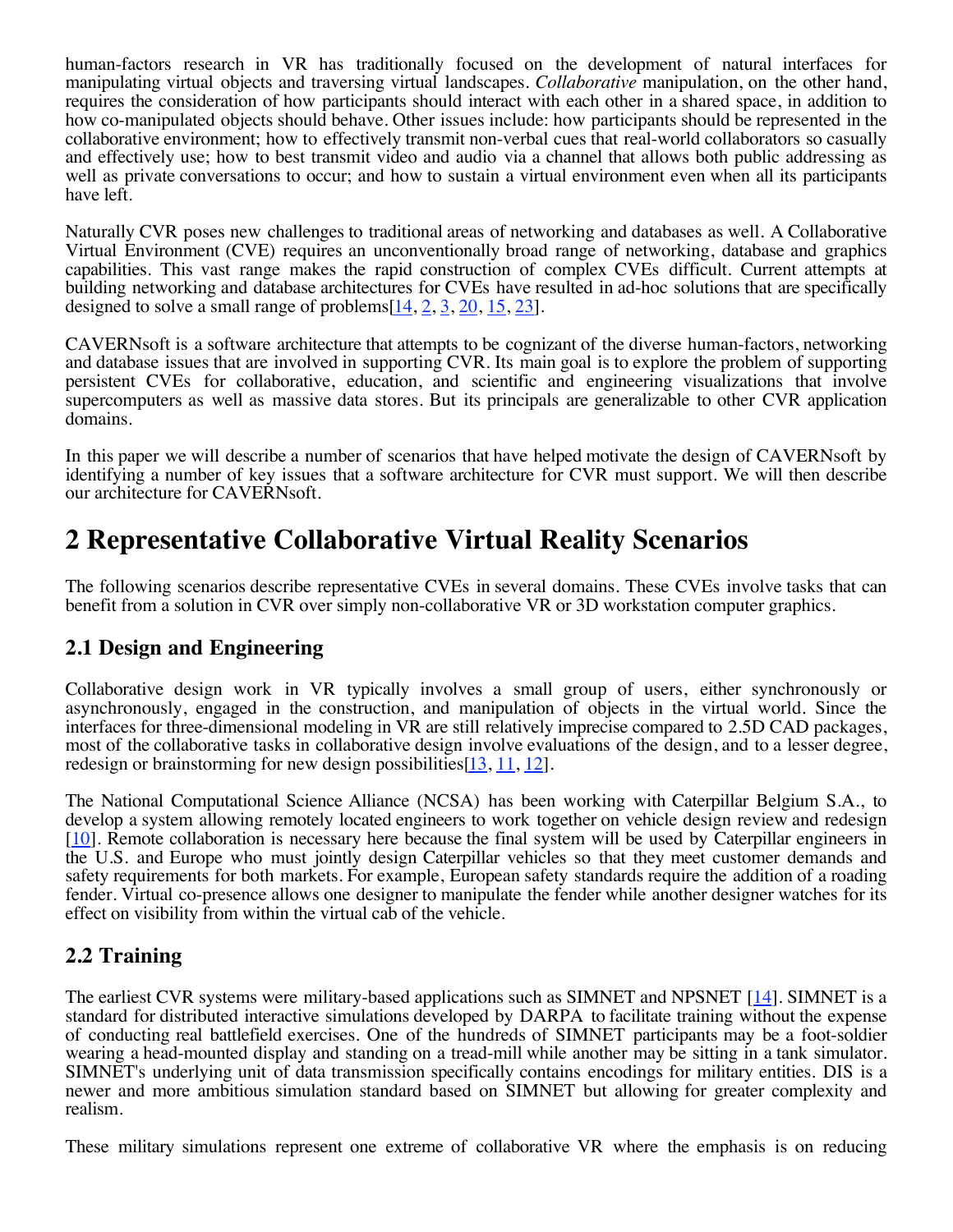networking bandwidth, latency and jitter to allow hundreds of participants to exist in the environment simultaneously. This is a classic example of the real-time nature of collaborative VR that current desktop multimedia systems do not address. The usefulness of the system depends on it being able to obtain minimum stable thresholds of network latency.

### **2.3 Scientific Visualization**

A typical scenario in collaborative scientific visualization involves a small group of remotely located scientists entering a CVE to discuss a visualized data set. This data set may originate from a database or may be computing simultaneously on a supercomputer, in which case the virtual environment can be used to steer the computation.

Argonne National Laboratory (ANL) in collaboration with Nalco Fuel Tech have built an immersive interactive engineering tool for designing pollution control systems for commercial boilers and incinerators [7]. Multiple CAVEs can synchronously connect with an IBM SP supercomputer to steer the interactive simulation of flue gas flow in the boiler.

## **2.4 CALVIN and NICE - the Pre-history of CAVERNsoft**

CAVERNsoft is a continuation and generalization of the work we have done at the Electronic Visualization Laboratory on several collaborative virtual environments in recent years. Two of these environments: CALVIN and NICE, provided testbeds to prototype several of the ideas that would eventually form parts of CAVERNsoft.

### **2.4.1 CALVIN - Collaborative Architectural Layout Via Immersive Navigation**

CALVIN [12] is a CVE that allows multiple users to synchronously and asynchronously experiment with architectural room layout designs in the CAVE (Figure  $1$ .)

Participants are able to move, rotate, and scale architectural design pieces such as walls and furniture. These participants may work as either ``mortals'' who see the world life-sized, or as ``deities'' who see the world as if it were a miniature model.

Asynchronous access allows designers to enter the space whenever inspiration strikes them, rather than requiring them to wait to schedule formal meetings, which can be particularly difficult if the participants are located at opposite parts of the world with significant timezone differences. In fact CALVIN already provides interfaces for bilingual (Japanese and English) interaction.

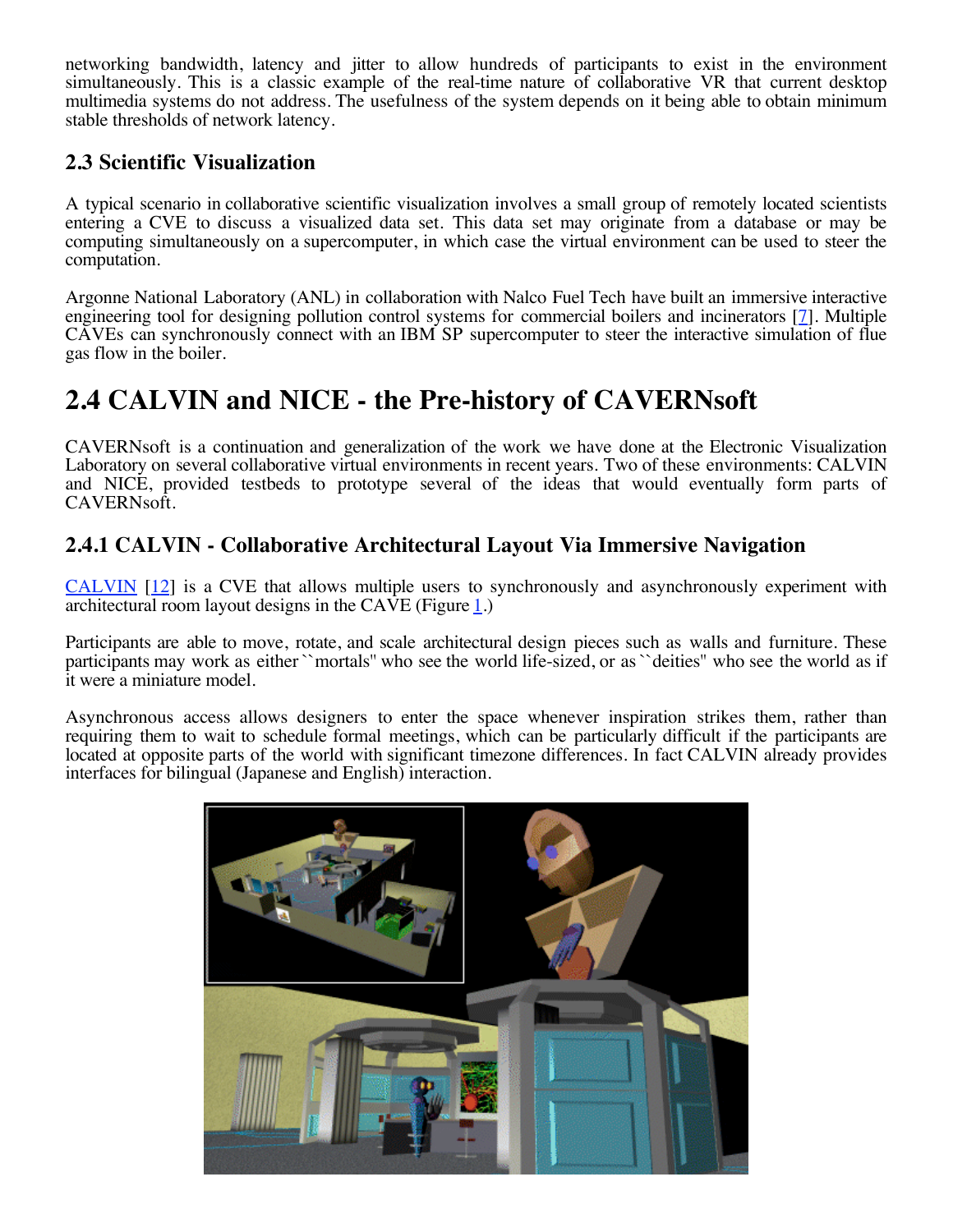

**Figure 1:** CALVIN: a collaborative design environment for architectural layout. The scene shows two avatars (a tall one and a small one) viewing the space at different perspectives. The top lefthand inset is a zoomed-out view of the entire design space.

CALVIN employees a shared variable model of a distributed shared memory (DSM) system to eliminate the need of the programmers to develop specific protocols for network communication. The DSM itself uses a reliable protocol and a centralized sequencer to guarantee consistency in all clients. C++ classes representing networked versions of floats, integers and character arrays are provided so that assignment to variable instantiations of these classes automatically shares the information with all the remote clients.

These networked variables are used to send data such as the state of objects in the world and user-tracker information. Tracker information is sent so that avatars can be drawn in the place of participants in the virtual scenes. Position as well as orientation data from the user's hand and head are transmitted so that fundamental gestures such as nodding, pointing, and waving can be communicated through the avatars.

Although the task of world synchronization is greatly simplified by the centralized sequencer, the transmission of tracker information over such a reliable channel can introduce latencies- especially when synchronizing between the participant's real location and their avatar's location. This is acceptable for small relatively closely located working groups where the network traffic and latency is relatively low but is unsuitable for larger and more distant groups of participants dispersed over the internet. In fact, to transmit audio/video signals between sites, the shared memory system is bypassed with point-to-point raw ATM streams which are able to support teleconferencing at NTSC resolution and at 30 frames per second.

Finally, in CALVIN when two or more participants simultaneously modify an object, a "tug-of-war" occurs where the object appears to jump back and forth between two positions, eventually remaining at the position given to it by the last person holding onto it. This problem can be alleviated by using a locking scheme, but this was intentionally **not** done. In VR, where emphasis is placed on natural interaction, it would be unnatural if the user had to lock an object before picking it up. The presence of avatars in combination with audio communication (the most important of the communication channels to provide) compensated for the lack of strict floor control and database locking. For example, the declaration: ``I'm going to move this chair'' combined with the visual cue of an avatar standing next to a chair and pointing at it, alerts other users that this user is about to grab that chair.

### **2.4.2 NICE - Narrative Immersive Constructionist/Collaborative Environments**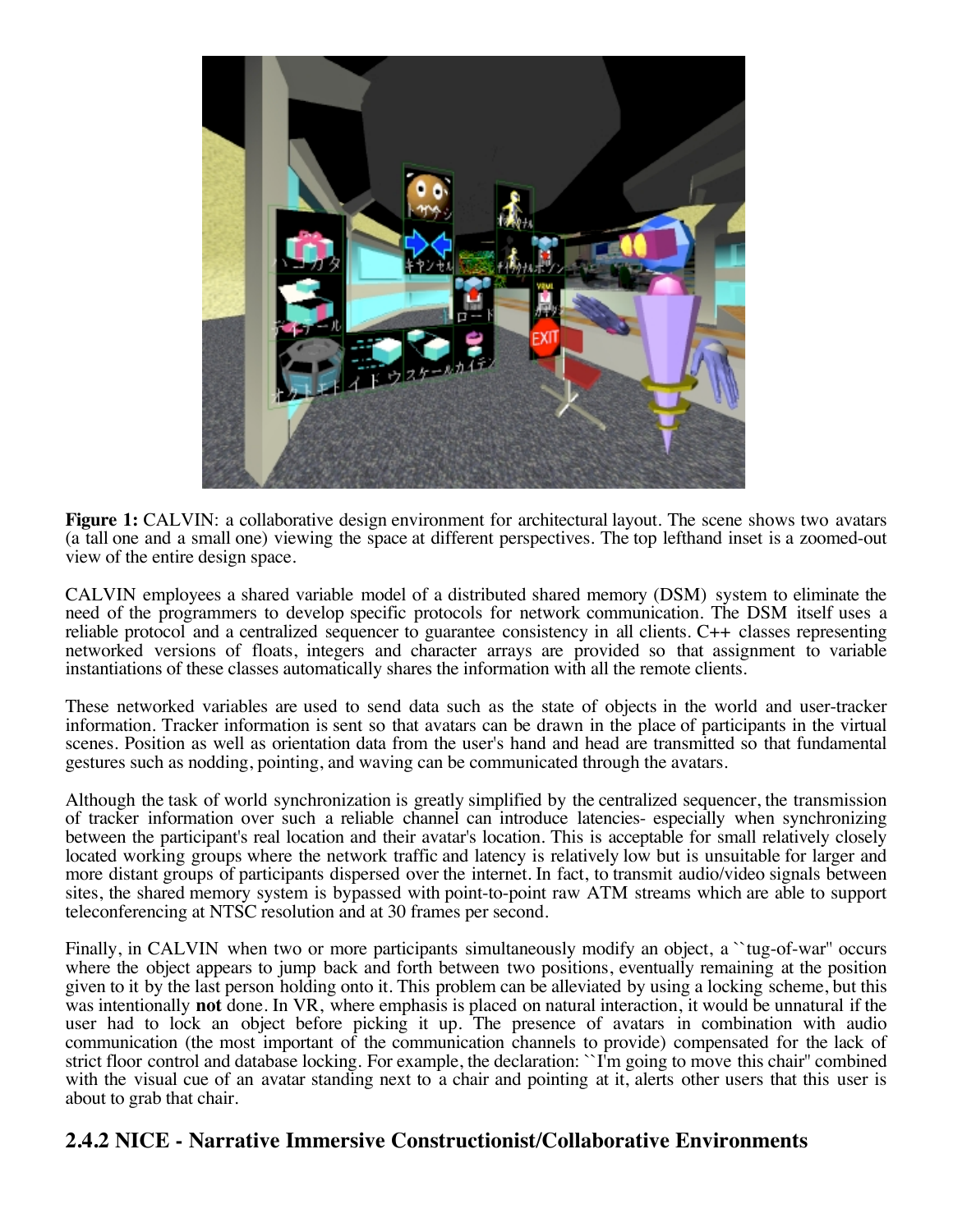The NICE group is building a collaborative environment in the form of a virtual island for young children (approximately 6-8 years of age) $[19]$ . In the center of this island the children can tend a virtual garden. The children, represented by avatars, collaboratively plant, grow, and pick vegetables and flowers. They ensure that the plants have sufficient water, sunlight, and space to grow, and need to keep a look out for hungry animals which may sneak in and eat the plants. The children can shrink down to the size of a mouse and crawl under the garden to see the root system, and can talk with the other remotely located children or other characters in the scene. The children are able to modify the parameters of this small ecosystem to see how it affects the health of the garden (Figure  $2$ .)



**Figure 2:** NICE: a narrative immersive collaborative environment for education. The top, left thumbnail shows an avatar handing a flower to another avatar in the NICE garden. The top right thumbnail shows a child interacting with an avatar in the CAVE. The bottom, left thumbnail is a snapshot of the NICE Java interface. The bottom, right thumbnail is a snapshot of NICE in a VRML2 browser. Click on the thumbnails to view an enlarged version of each image.

NICE's architecture is based on the techniques derived from CALVIN in that a central server is used to maintain consistency across all the participating virtual environments. Whereas CALVIN solely used a reliable connection to synchronize state information, NICE used an unreliable protocol (either multicasting or UDP) to share avatar information from magnetic trackers, and a reliable socket connection to share world state information and to dynamically download models from WWW servers using the HTTP 1.0 protocol.

Both multicasting and UDP were provided to deliver tracker data, as it was not always possible to acquire the administrative privileges to conveniently erect multicast tunnels between distant remote sites. Hence a number of interconnected NICE ``smart-repeaters'' were deployed at various remote sites that allowed the use of multicasting amongst clients at localized sites but UDP for repeating packets between remote locations. In addition, to prevent faster clients from overwhelming slower clients with data, the smart-repeaters performed dynamic filtering of data based on the throughput capabilities of the clients. Using this scheme participants running on high speed networks have been able to collaborate with participants running on slower 33Kbps modem lines.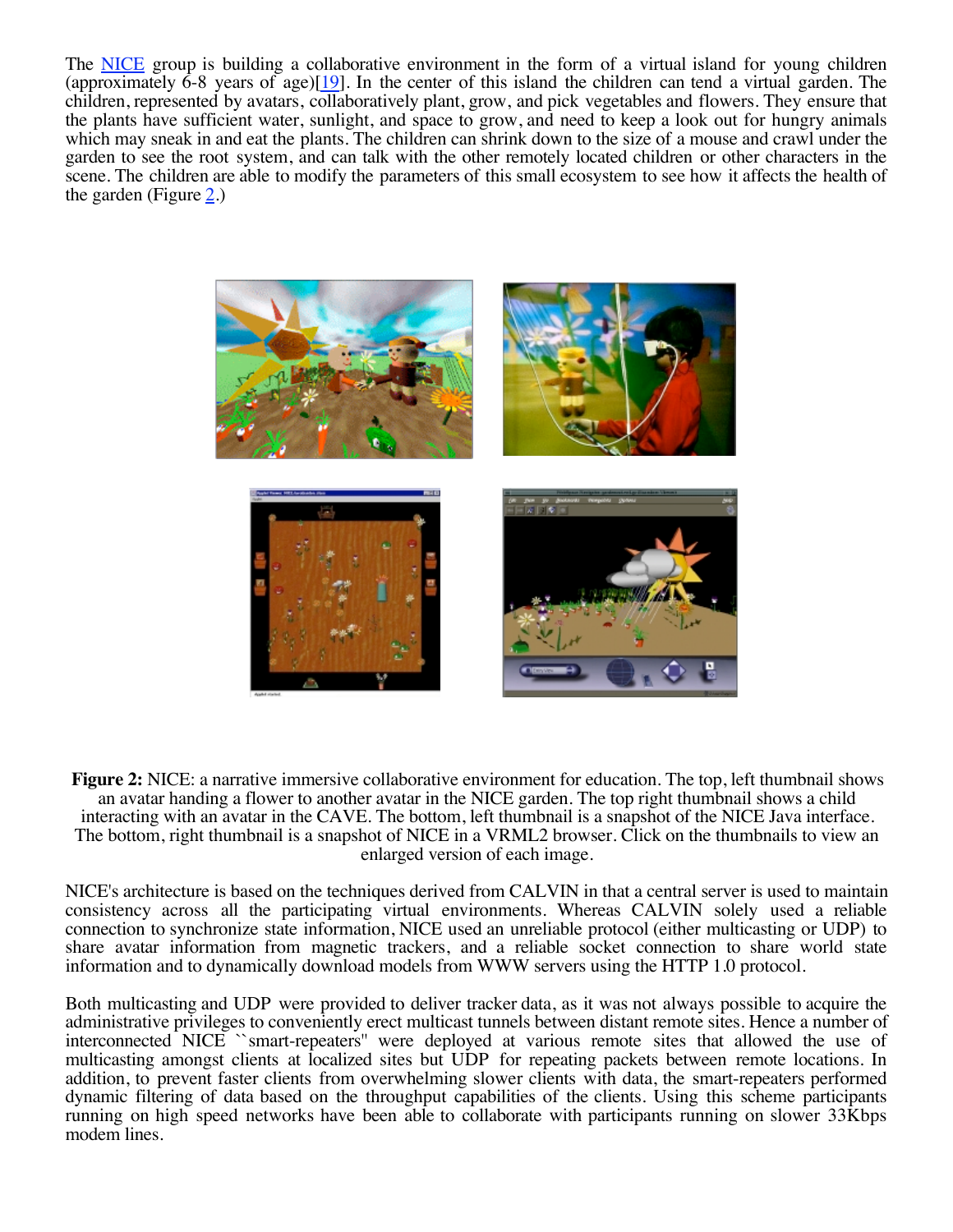NICE's virtual environment is persistent. That is, even when all the participants have left the environment and the virtual display devices have been switched off, the environment continues to evolve; the plants in the garden keep growing and the autonomous creatures that inhabit the island remain active.

Interactions with the NICE garden are not limited to users with VR hardware. The garden in NICE can be experienced either by entering VR, a basic WWW browser (http://www.ice.eecs.uic.edu/~nice), a VRML2 browser, or in a Java applet. Participants using a mouse can interact with participants using VR hardware where the desktop user's mouse position is used to position an avatar in the 3D virtual world, and the bodies of the VR users are used to position 2D icons on the desktop screen. This kind of scalability will be important for increasing the breadth of possible collaborations.

## **3 The Particular Requirements of Collaborative Virtual Reality**

The above scenarios illustrate the broad spectrum of human-factors, graphics, networking, and database requirements that are needed to support CVR. These requirements are compiled in the following sections.

### **3.1 Avatars**

The elaborateness of the avatar should vary with the task being performed. Hence it is important to identify the minimum elements of representation needed to afford recognizability and to convey non-verbal information such as body language and gesture. In our experience we have found a minimum of head position and orientation, body direction, and hand position and orientation to be adequate for many CVR tasks. To afford recognizability, we have found it easier to distinguish avatars based on geometry rather than color. Hence the commonly used, homogeneously shaped avatars with varying colors and overlayed name tags, do not make good avatars.

To support the minimal avatar, a bandwidth of approximately 12Kbits/sec (at 30 frames per second) is needed. Theoretically this implies that 10 avatars can be supported over a 128Kbits/sec ISDN connection. In practice however, our experiments have shown that it is able to support a maximum of four avatars with an average latency of 60ms using UDP as the transmission protocol. Although this is not a scalable solution, it is a cost effective means of transmitting VR avatar data with the quality of service of a dedicated connection.

### **3.2 Suitable Interfaces for Collaborative Manipulation and Visualization**

High-level virtual interfaces must be developed to allow collaborative manipulation of shared objects. In addition, these manipulation tools require some form of locking to occur so that consistency is maintained across all the virtual environments sharing the virtual space. The goal is to provide mechanisms for acquiring distributed locks (possibly through predictive means) so that the user does not realize that locks have had to be acquired before objects could be manipulated. This is particularly important over high latency networks where there might be a noticeable delay between the time when a user physically picks up an object (and hence attempting a lock on it,) to the time when the VR system confirms the lock on the object. Lag similar to this has been shown to significantly degrade human performance in a VR environment $[24]$ . In our experience we have found that for coordinated VR tasks involving two expert VR users, performance begins to degrade when network latency increases above  $200\text{ms}$ [18]. Other research has found acceptable latencies to be much lower (100ms)[14]. The acceptable latency is expected to be lower for inexperienced users and for coordinated tasks involving very fine manipulation of shared objects. In such situations tracker inaccuracy will also begin to affect human performance.

### **3.3 Audio/Video Teleconferencing**

Audio (voice telephony) is one of the most important channels to provide in a collaborative experience  $[5, 22]$ . It has been shown that latencies of greater than 200ms will result in degradations in conversion[4]. As the latencies continue to increase the amount of time spent in confirming conversion increases, and the amount of useful information being conveyed in the conversation decreases. Video conferencing is useful in instances where it is important for the participants to see each other face to face for negotiation tasks $[1, 16, 21]$ . In traditional conference-room video conferencing, video provides a means to convey a sense of co-presence[17]. In VR however this sense is created through the use of avatars and hence we believe video will play a less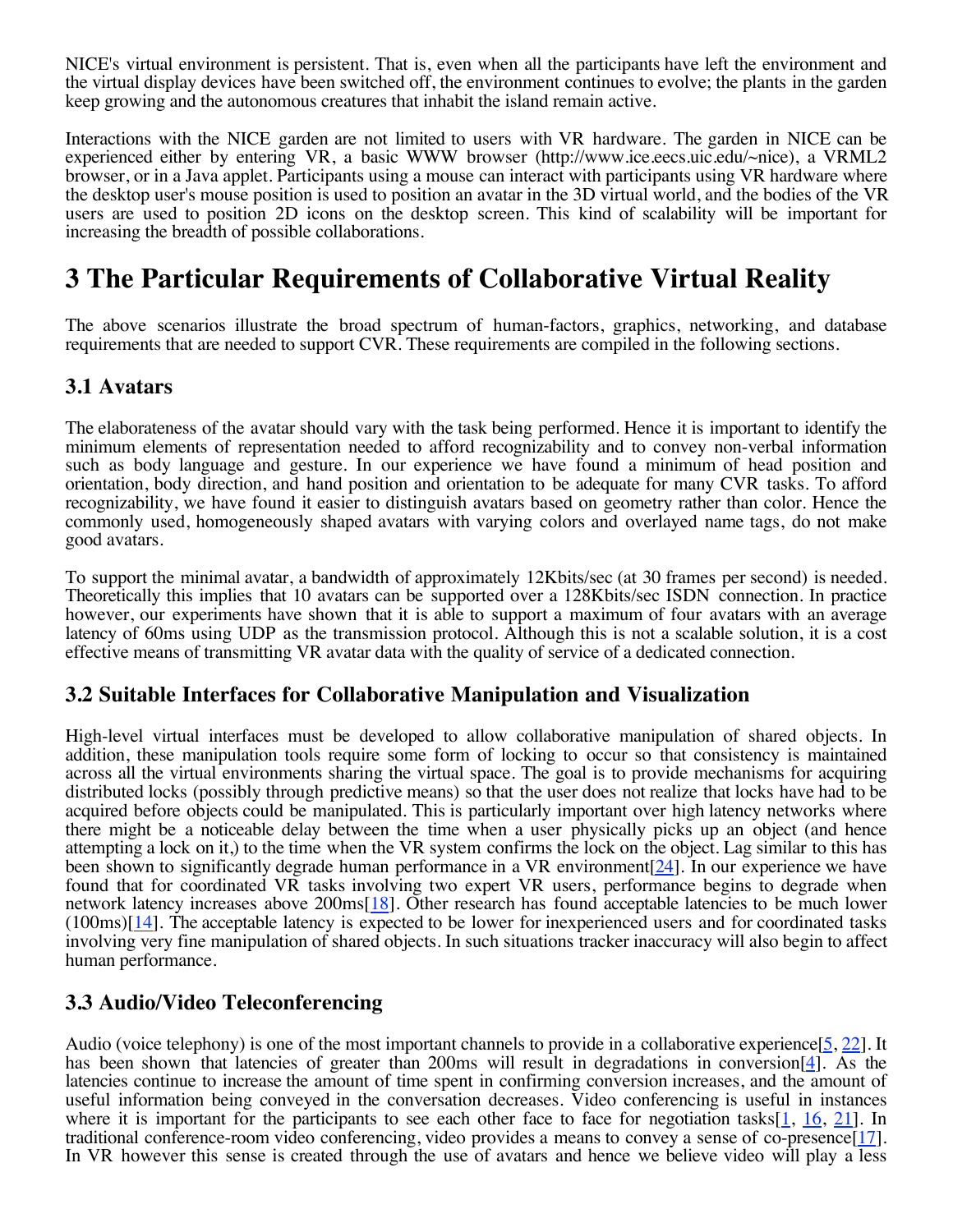significant role in the collaboration.

### **3.4 Flexible Support of Various Data Characteristics**

The design of the CVR library is dependent on two interrelated factors: the characteristics of the data being distributed and the distribution scheme employed. The four attributes that characterize CVR data that most greatly affect the mode of transmission, management and storage of CVR data, are: quality of service, data size, persistence and queueing.

### **3.4.1 Quality of Service**

For closely coordinated work in CVR, minimum levels of network bandwidth, latency and jitter are desirable. In addition, both reliable and unreliable protocols of unicast, broadcast and multicast transmission are needed to optimally transport different classes of CVR data (3D tracker data, state information, streamed audio/video feeds, geometric models, large scientific data sets.)

### **3.4.2 Data Size**

There are essentially three categories of CVR data sizes: small-event, medium-atomic, and large-segmented. These divisions are created because they affect the manner in which they are optimally transmitted.

- **Small-Event data** are data such as unreliable tracker data, and reliable state and event data. These typically require priority transmission with low latency.
- **Medium-Atomic data** are data that are small enough to fit in the physical memory of the client because it must be processed as one atomic ``chunk.'' Examples of these are 3D geometries representing individual objects in the VR scene.
- Large-Segmented data are data that are too large to fit in the physical memory of the client and hence can only be accessed in smaller segments. Large scientific data sets and long pre-digitized video streams fit this category. These data sets usually need to be "abstracted-down" first before they are visualized as the amount of data that can potentially be visualized can easily exceed the graphics rendering capabilities of the VR system.

### **3.4.3 Queued/Unqueued Data**

Data that are sent to clients or servers, regardless of whether they are stored in a database or not, need to be either queued or unqueued. For example, world state information may be unqueued since only the latest information is necessary. Queued data are data which must all arrive at a client or server in order. This implies the use of a reliable protocol. There are however instances where a queued, unreliable protocol may still be useful- specifically for audio conferencing, long, unreliable data streams are transmitted to all participating clients.

### **3.4.4 Persistent/Transient Data**

Persistent data characterizes data that needs to be stored in a database for later use. This data remains in the database after all the clients leave the CVE. All state data that is crucial to the resumption of a client in a CVR session must be persistent. Models and scientific datasets that will be loaded into CVE are also prime candidates for database storage.

Transient data are data that are not stored in a database. An example of this kind of data are command messages that might be sent between clients to effect events or audio/video data streams. An exception to this definition is when transient data is stored in a database to allow re-play of events at a later time. In this case the data is more accurately characterized as persistent rather than transient.

### **3.5 Scalable and Flexible Topological Construction**

No single interconnection of distributed resources will perform optimally for all CVR applications. The number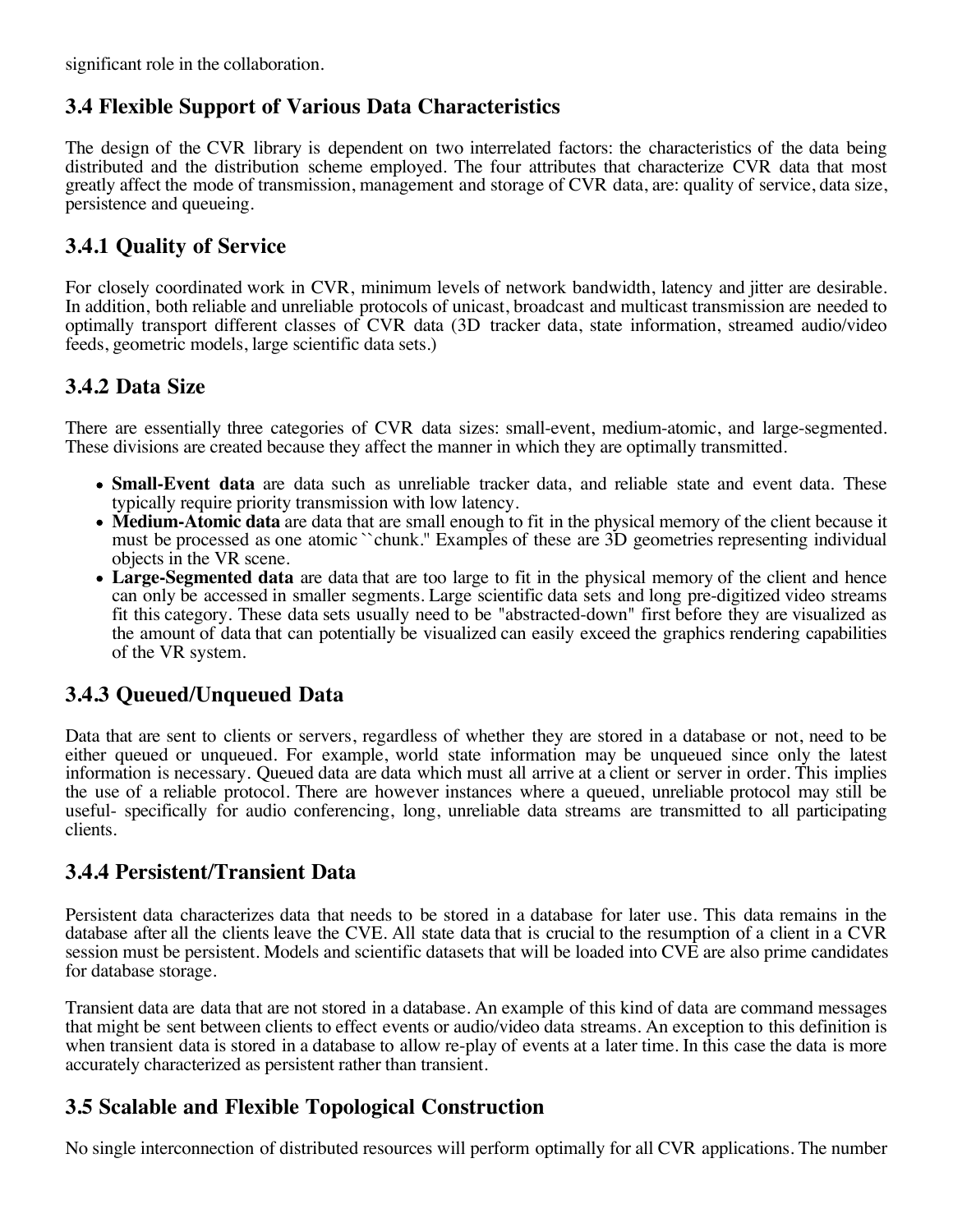of participants expected to work in the environment and the amount and form of the data being shared has profound effects on the design of the distributed topology. Systems that are designed to scale well with respect to connectivity (connection scalability) typically must sacrifice strong data consistency. Most currently existing systems prioritize connection scalability over data scalability (ability of CVEs to handle enormous amounts of data.)

It is our belief that data scalability is of greater importance to the development of engineering and scientific applications than connection scalability. Data sets in these problem domains are typically enormous in size however the number of people simultaneously collaborating is unlikely to exceed 6 or 7.

The three main classes of distributed topologies used in CVR include: replicated homogeneous, shared centralized, and shared distributed[14]. These are described below.

#### **Replicated Homogeneous**

Replicated Homogeneous topologies are classical of military VR simulations (as in SIMNET, NPSNET, DIS)[14]. In such topologies each client holds a completely replicated database of the shared environment and state information is shared by broadcasting messages to all participating clients. This system has no centralized control whatsoever, hence any new client joining a session must wait and gather state information about the world that is broadcasted by the other clients.

#### **Shared Centralized**

In this approach all shared data is stored at a central server. The main advantage of this scheme is that it greatly simplifies the management of multiple clients, especially in situations requiring strict concurrency control. However, its role as an intermediary for the delivery of data can impose an additional lag in the system. Another disadvantage is that if the central server fails none of the connected clients can interact with each other. Despite these disadvantages, this architecture is still useful for supporting small groups of collaborators.

#### **Shared Distributed with Peer-to-peer Updates**

This approach simulates a wide-area shared memory structure  $[3, 20, 15, 23]$  in which objects that are instantiated at one site are automatically replicated at all the remote sites. This logical abstraction simplifies the CVR application development at the cost of performance. Typically in these implementations, a newly connected client must form point-to-point connections with all the participating clients. Hence for *n* participants the number of connections required is  $n(n-1)/2$ . In addition if the environment involves the sharing of enormous scientific data sets, the data set will be fully replicated at every site. Unless the data sharing policy is modified to account for large datasets this scheme will not be scalable.

#### **Shared Distributed using Client-server Subgrouping**

This topology distributes the database amongst multiple servers. Clients connect to the appropriate server as needed. A classic approach is to bind the servers to unique multicast addresses. Clients then subscribe to different multicast addresses to listen to broadcasts from the servers $[2, 8]$ .

### **3.6 Synchronous and Asynchronous Collaboration**

The main focus of most CVR applications has been on synchronous collaboration. That is, all participants are working together in the environment at the same time. However in trans-global collaborations the timezone differences make routine synchronous collaboration highly inconvenient. In this case it is important to also provide a means for distributed groups to work asynchronously in a shared virtual space. The support of asynchrony will require the use of distributed databases to maintain the states between the remote sites.

### **3.7 Persistence in Collaborative Virtual Reality**

Persistence in Collaborative Virtual Reality describes the extent to which the virtual environment exists after all participants have left the environment. Persistence can be divided into three major classes: participatory persistence, state persistence, and continuous persistence.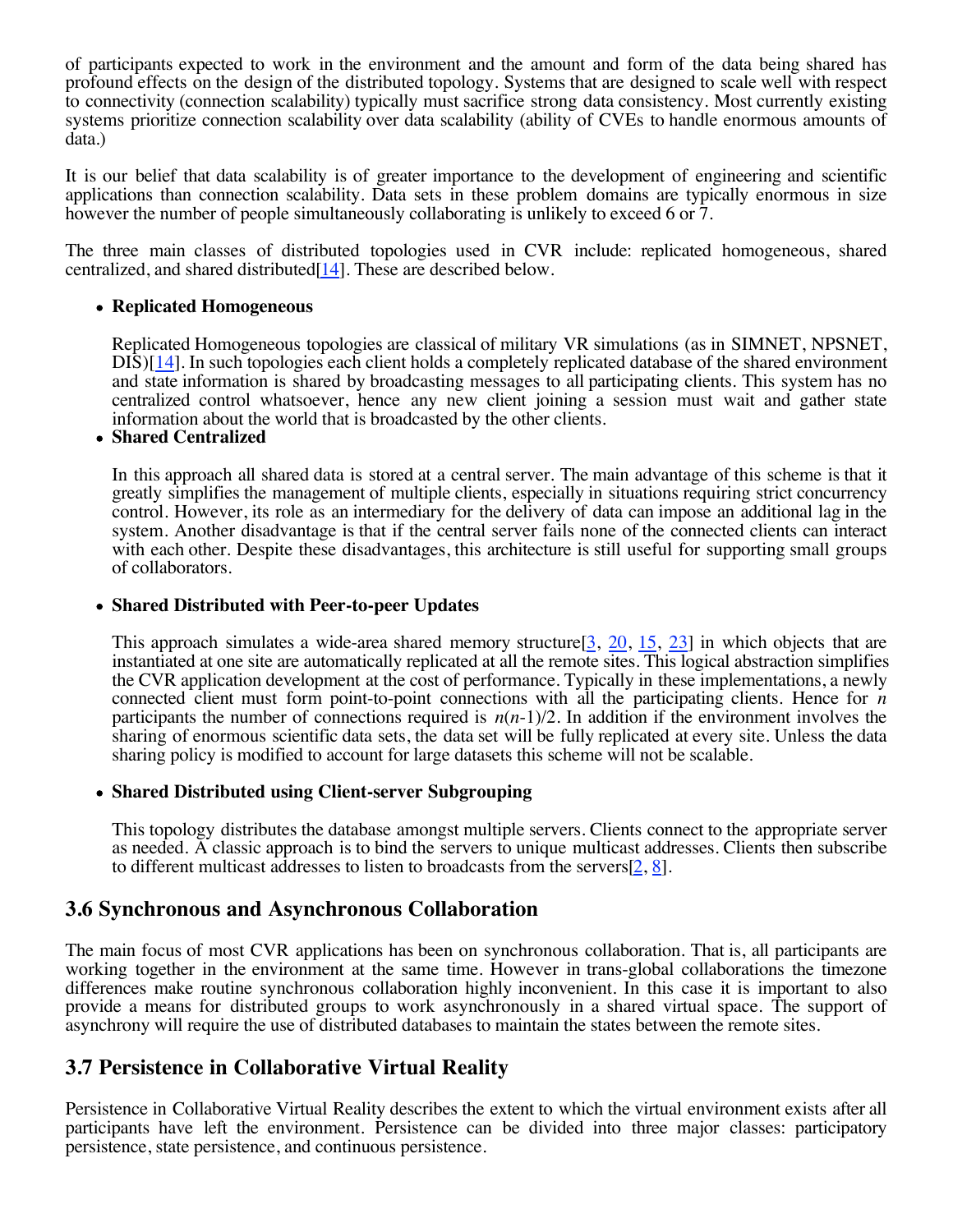#### **Participatory Persistence**

This is persistence in which the VE only exists in the brief amount of time that participants are in it. When all participants leave, the environment is extinguished with no record of the state of the environment before it was extinguished. When the environment is started at a later time, it always begins at the beginning. Most virtual environments are still only participatory persistent.

#### **State Persistence**

This is where the state of the virtual environment may be saved at any given time to be recalled later. Either intermittent snapshots can be created or entire collaborative experiences can be recorded for later review. This form of persistence can be used to support version control and annotations made in CVR.

#### **Continuous Persistence**

This is where the state of the virtual environment remains extant even when all the participants have left. Hence when participants re-enter the environment the state of the world may have changed. Such environments are liken to MUDs (Multiuser Domains/Dungeons) which by their popularity, have shown to encourage the spontaneous use of collaborative environments.

### **3.8 Interoperability with Heterogeneous Systems**

The varying problem domains in which CVR is applied requires connectivity between heterogeneous resources such as external databases, supercomputers, desktop workstations, and miscellaneous VR systems. For example, Argonne's incinerator simulator connects the CAVE VR system to an IBM SP supercomputer. The supercomputer performs the computation while the CAVE visualizes the results.

### **3.9 Application Specific Servers**

These are unlike traditional networking and database servers in that they do not simply store and forward data. Application specific servers in VR also possess semi-graphical capabilities as they may need a local representation of the virtual space for their operation. For example, an application specific server simulating the movement of autonomous agents through a virtual landscape may also use the same graphical routines that model and visualize the terrain to perform operations such as collision detection.

## **4 CAVERN**

CAVERN is our proposed solution for supporting the full spectrum of CVR requirements described above. CAVERN (CAVE Research Network) is a collection of participating industrial and research institutions equipped with CAVEs, ImmersaDesks, and high-performance computing resources all interconnected by high-speed networks for the purpose of supporting collaborative: engineering and design; education and training; and scientific visualization and computational steering, in virtual reality.

CAVERNsoft is the collaborative software backbone for CAVERN. CAVERNsoft employs distributed data stores to manage the wide range of data volumes that are typically needed for sustaining persistence in virtual environments. CAVERNsoft provides multiple networking interfaces with customizable, latency, data consistency, and scalability that are needed to support the broad spectrum of CVR networking requirements. Finally CAVERNsoft provides a set of higher-level modules to facilitate rapid construction of CVR applications.

### **4.1 The Information Request Broker**

The Information Request Broker (IRB) is the nucleus of all CAVERN-based client and server applications. An IRB is an autonomous repository of persistent data driven by a database, and accessible by a variety of networking interfaces. The goal is to develop a hybrid system that combines the distributed shared memory model from CALVIN with distributed database technology and realtime networking technology under a unified interface to allow the construction of arbitrary CVR topologies.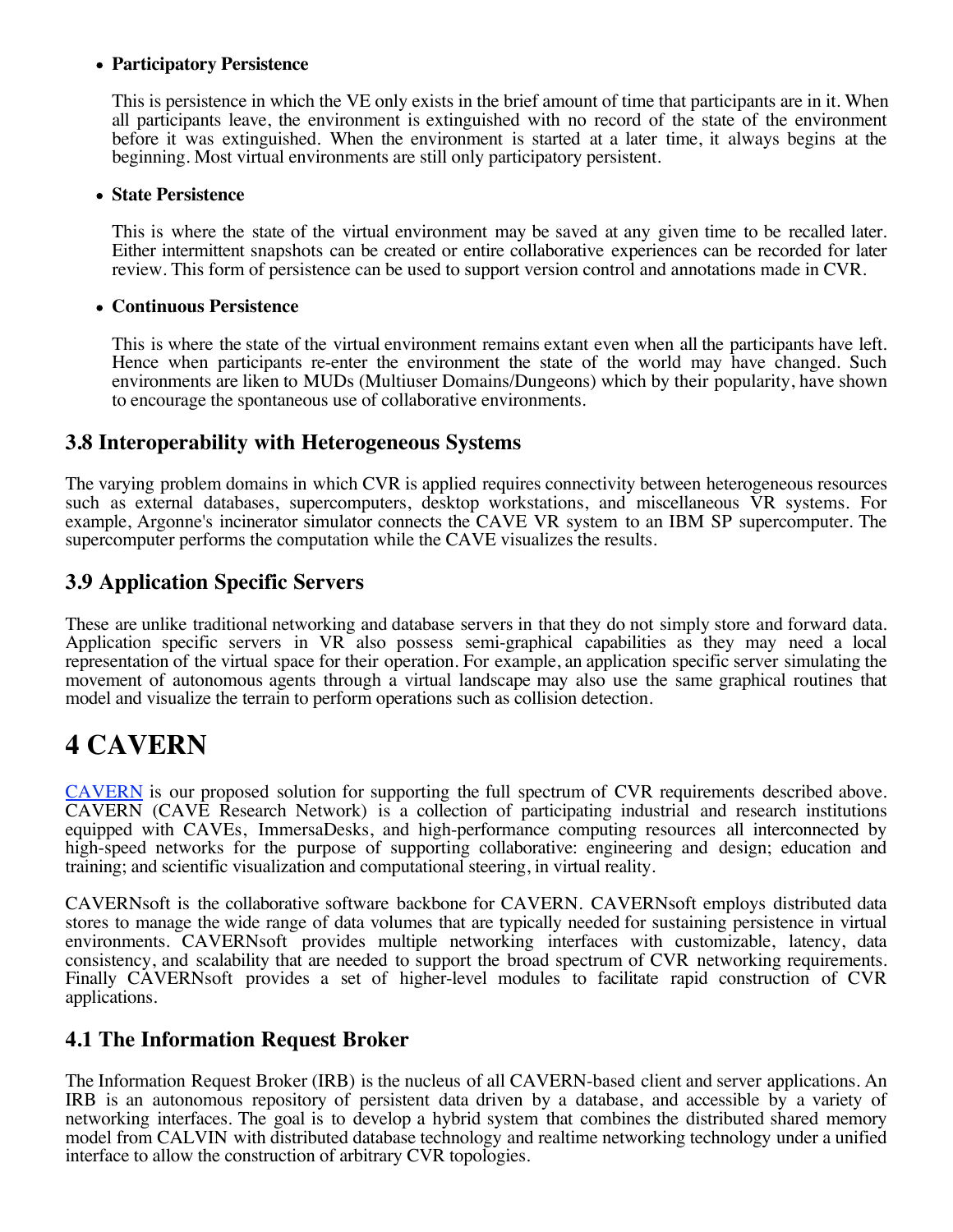A client application is built by using an IRB interface (IRBi) which, on invocation, will spawn the client's ``personal'' IRB. This IRB is used to cache data retrieved from other IRBs during the operation of the client. An application specific server is similarly built using the IRBi. Hence there is actually little differentiation between a client and a server. Using the IRBi a client can arbitrarily form a connection with any other client or server to access its resources. The IRBi will communicate the request to the client's personal IRB which will then communicate with the remote client's or server's IRB. It is the IRBs' responsibility to negotiate the networking and database services requested by the client/server applications. This form of flexibility will allow arbitrary CVR topologies to be constructed (Figure 3.)



**Figure 3:** Clients/Servers use the IRB interface to spawn personal IRBs with which to communicate with other clients/servers or standalone IRBs.

### **4.2 The IRB Interface**

The IRB interface (IRBi) is the client and server's interface to the IRB. The IRBi provides a networking interface, a database interface and a high-level template interface. The IRBi is tightly coupled with the IRB as they are merely threads that share the same address space. This reduces the need for creating artificial message passing schemes to invoke functionality between the client's application and the IRB.

A client's handle to their personal IRB is used to activate dynamic connections with remote IRBs. A client wishing to share information between its personal IRB and a remote IRB begins by first creating a communication channel and declaring its communication properties. Then any number of local and remote keys may be linked over the channel. A key is a handle to a storage location in an IRB's database. The database is used to cache data received from remote keys. Keys are uniquely identified across all IRBs and can be hierarchically organized much like a UNIX directory structure. Each local key may be linked to only one remote key. This is the link explicitly invoked by the user to share information with a remote IRB. However each local key can *accept* multiple linkages from other remote subscribing keys. The user is generally made unaware of these additional linkages as the personal IRB transparently manages data sharing with the remote subscribers. Any modifications that are made to one key will automatically be propagated to all the other linked keys.

### **4.2.1 Channel Properties**

Channel properties allow clients to specify the networking service desired for data delivery. Clients may specify reliable TCP, or unreliable UDP and multicast. Large packets delivered over unreliable channels will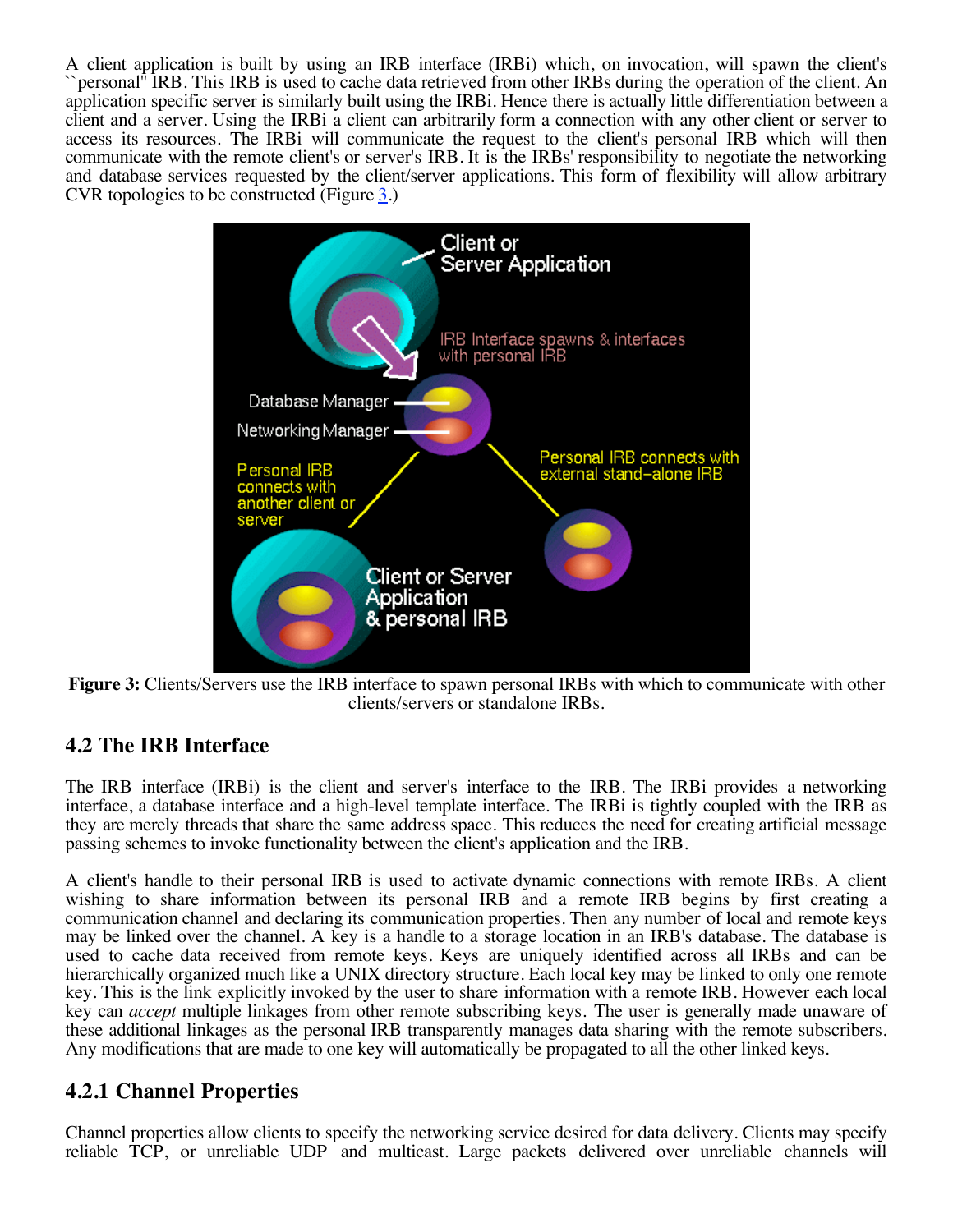automatically be fragmented at the source and reconstructed at the destination. If any fragment is lost while in transit the entire packet is rejected.

In addition to connection reliability clients may specify Quality of Service (QoS) requirements. Hence they are able to declare the desired bandwidth, latency, and jitter of the data stream. The personal IRB will attempt to obtain the desired level of QoS from the remote IRB, but if it fails, the client may at any time negotiate for a lower QoS. As in RSVP[25] client-initiated QoS is used so that the client can specify the amount of data it can handle from the remote IRB.

### **4.2.2 Link Properties**

Link properties allow clients to specify the actions taken when local and remote keys are linked. This includes being able to choose between active and passive updates and being able to select the initial and subsequent synchronization behavior.

In most CVR applications, world state information consisting of a few tens of bytes are actively distributed. That is, the moment a new value is generated it is automatically propagated to all the subscribers of the data. Passive updates occur only on subscriber request and usually involves a comparison of local and remote timestamps before transmission. For example, passive updates are typically used to download large volumes of 3D model data. Caching data and comparing their timestamps helps to reduce the need to redundantly download the same data set.

The initial synchronization behavior determines how the local and remote keys should be synchronized when the links are first formed. That is, clients are able to choose to synchronize automatically based on the keys' timestamps. That is the older key will be updated with information from the newer key. However the client may also choose to force synchronization from the local key to the remote key, and vice versa, regardless of timestamp. Of course clients may choose to perform no initial synchronization at all.

Subsequent synchronization behavior specifies the manner in which data is synchronized when local or remote updates to keys occur. The same options as for initial synchronization hold.

The default link property is to use active updates with automatic initial and subsequent synchronization.

### **4.2.3 Key Properties**

Keys may be defined at a client's personal IRB or at a remote IRB provided the client has the necessary permissions. Keys may either be transient or persistent. Persistent keys are keys that will be stored in the IRB's datastore so that when a client or server re-launches, the data will still be retrievable by specifying the same key identifier. Clients determine whether a key is to persist by asking the IRB to perform a commit operation on the data. In addition simple locking functions are provided to allow clients to lock local or remote keys. Locking calls are non-blocking to prevent realtime applications from stalling when attempting to acquire locks on keys. Instead the locking call accepts a user-specified callback function that will be called when a lock has been acquired or when any relevant event pertaining to the lock occurs.

### **4.2.4 Asynchronous Triggering of Events**

Many events may arise during the course of distributing data between clients and servers. The client/server may need to be notified so that appropriate actions may be taken in response to these events. It is inefficient for realtime VR applications to poll for such events. Instead the programs provide the IRBi with callback functions that the IRBi may call when the event arises.

Some examples of events include: new incoming data event; IRB connection broken event; QoS deviation event.

### **4.2.5 Recording Keys**

In addition to declaring the retention properties of keys the IRBi allows the clients to declare keys that hold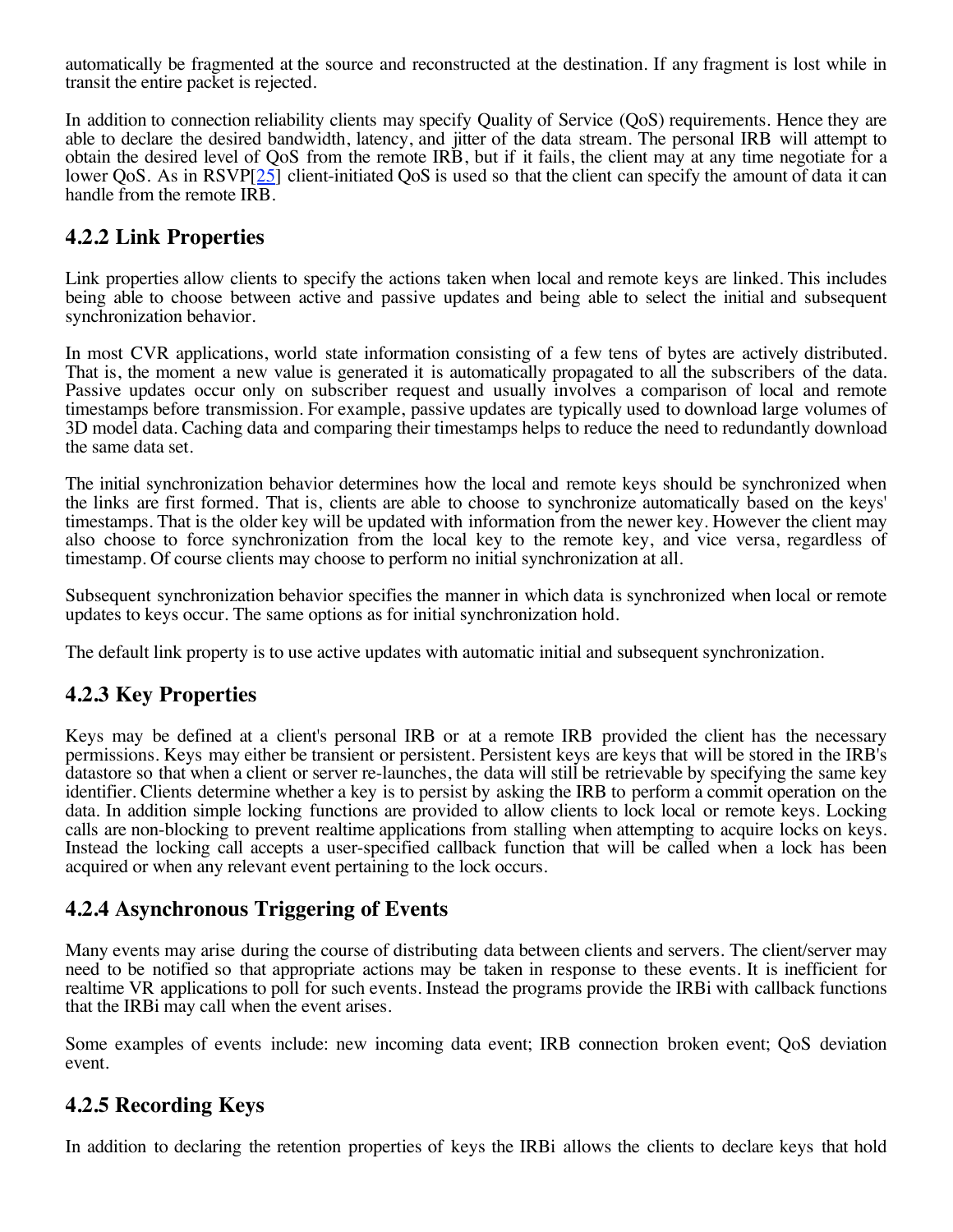recordings of groups of keys. This facility is provided to support State Persistence in VR.

In these recordings close synchronization of remote system clocks is not absolutely necessary as recording is always made from one point of view and hence it is the point of view's time reference that all relevant information is recorded.

Recordings may consist of time stamping and storing every change in value that occurs at a key and recording the state of all the keys at wide intervals. The former is needed to track the gradual changes in the virtual environment over time. The latter is needed to establish checkpoints so that the recordings may be fast-forwarded or rewound without having to compute every successive state that led to the fast-forwarded/rewound location.

On playback the recordings will populate the appropriate keys and, if desired, trigger client callbacks. In some instances it is useful to be able to playback only a subset of the recorded keys. This will allow the user to observe smaller subsets of events that occur in the VR environment.

Finally to synchronize the playback of experiences across multiple virtual environments each environment must constantly broadcast their frame-rate. This ensures that faster VR systems do not overtake slower systems while rendering the virtual imagery.

### **4.2.6 Direct Connection Interface**

In addition to the many automatic networking capabilities provided by IRBs the IRBi must still support direct access to low-level socket TCP, UDP, multicast interfaces so that connectivity with legacy systems (such as WWW servers) can be supported. However CAVERNsoft adds value to the basic socket-level interfaces by providing automatic mechanisms for accepting new connections, and making asynchronous data-driven calls to user-defined callbacks.

### **4.2.7 Supplementary Concurrent Processing Facilities**

Most of the networking and database operations performed in the IRB are executed concurrently and, if a multiprocessor system is available, in parallel with the VR system. It is therefore necessary to provide basic concurrency control primitives such as mutual exclusion and signals. These are implemented as macro definitions on top of the underlying threads library used by the IRB (for example POSIX threads.)



**Figure 4:** Software architecture of a CAVERN IRB-based Client/Server.

### **4.2.8 High-level Templates**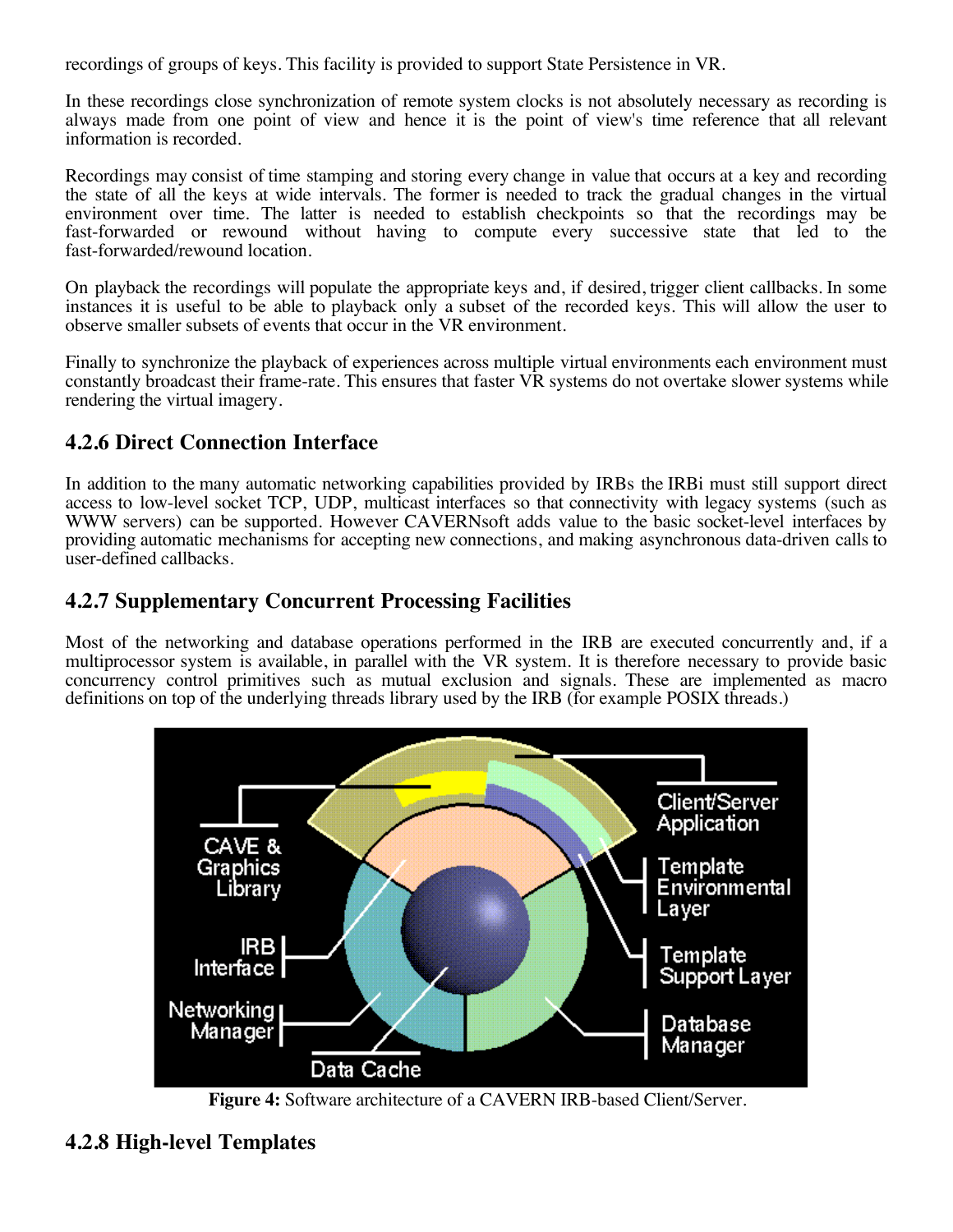In our experience with developing CVEs, we have found that it is substantially more difficult to retro-fit a single-user application with collaborative capabilities than to include these capabilities as part of the original design of the application. The IRB's high-level templates are designed to encourage VR application developers to think in terms of developing a collaborative application, by providing them with high-level tools that they are likely to all commonly need.

Templates are divided into two categories: support templates and environmental templates.

Support templates provide a collection of libraries to support various basic CVR component services such as: encoding and decoding of audio and video streams for teleconferencing and management of avatars.

Environmental templates provide a suite of complete but extensible CVEs. For example an environmental template could be designed specifically to help domain scientists ``jumpstart'' the process of building collaborative scientific visualization applications. Such a template would automatically provide networking, visualization and recording components as well as basic collaboration components such as audio/video conferencing, and avatars.

The template layers of CAVERNsoft are the only layers that simultaneously interface with the IRB interface and the graphics interface (Figure  $\underline{4}$ .) For example, in order to support avatars, the IRB interface must be used to declare keys to hold avatar information. The graphics portion of the avatar template will be implemented with the CAVE library in conjunction with either OpenGL, OpenInventor, or Performer. This separation of the basic IRB interface and the graphics interface with the template layer allows the IRB system to be used in non-graphic computing systems such as supercomputers or workstation farms.

### **4.3 Implementation Notes**

Figure  $\frac{4}{3}$  shows how all the various components of CAVERNs of fit together to build a client/server application. The networking manager is founded on  $Nexus[6]$ . Nexus is an efficient multithreaded communications library developed by Argonne National Laboratory to connect client applications with remote supercomputing resources. Using Nexus the IRB's networking manager can negotiate networking protocols and quality of service contracts, and manage connections once they have been established. As Nexus was originally built to coordinate communications amongst multiple nodes of supercomputers this allows CAVERNsoft to leverage those capabilities in support of IRB-based clients that will run on supercomputers.

The database manager will be built using  $PTool[9]$ , a persistent object store developed by the Laboratory for Advanced Computing at the University of Illinois at Chicago. PTool's main use is in the efficient storage and retrieval of enormous persistent objects (typically occupying giga- to tera-bytes in size). A custom interface will be built on top of PTool to provide the abstraction of persistent keys. Strictly speaking the database that CAVERNsoft uses is a datastore. PTool achieves significant performance improvements over other object-oriented databases by stripping away the transaction management capabilities found in traditional databases.

## **5 Future Work**

This paper has outlined the major issues in data distribution in persistent collaborative VR environments. CAVERNsoft's design goal has been to take into account a broader range of CVR requirements than any other CVR software infrastructure to date. We believe this broad-based approach will result in a highly flexible CVR software backbone that will enable the construction of a new generation of CVR applications.

We are now in the process of implementing a prototype of the IRB. In addition we are continuing to perform human-factors experiments to better understand the effect of network latency and jitter on coordination between remote users in CVR. This will be useful to further prescribe the performance requirements of CAVERNsoft.

## **Acknowledgements**

Major funding is provided by the National Science Foundation, CDA-9303433.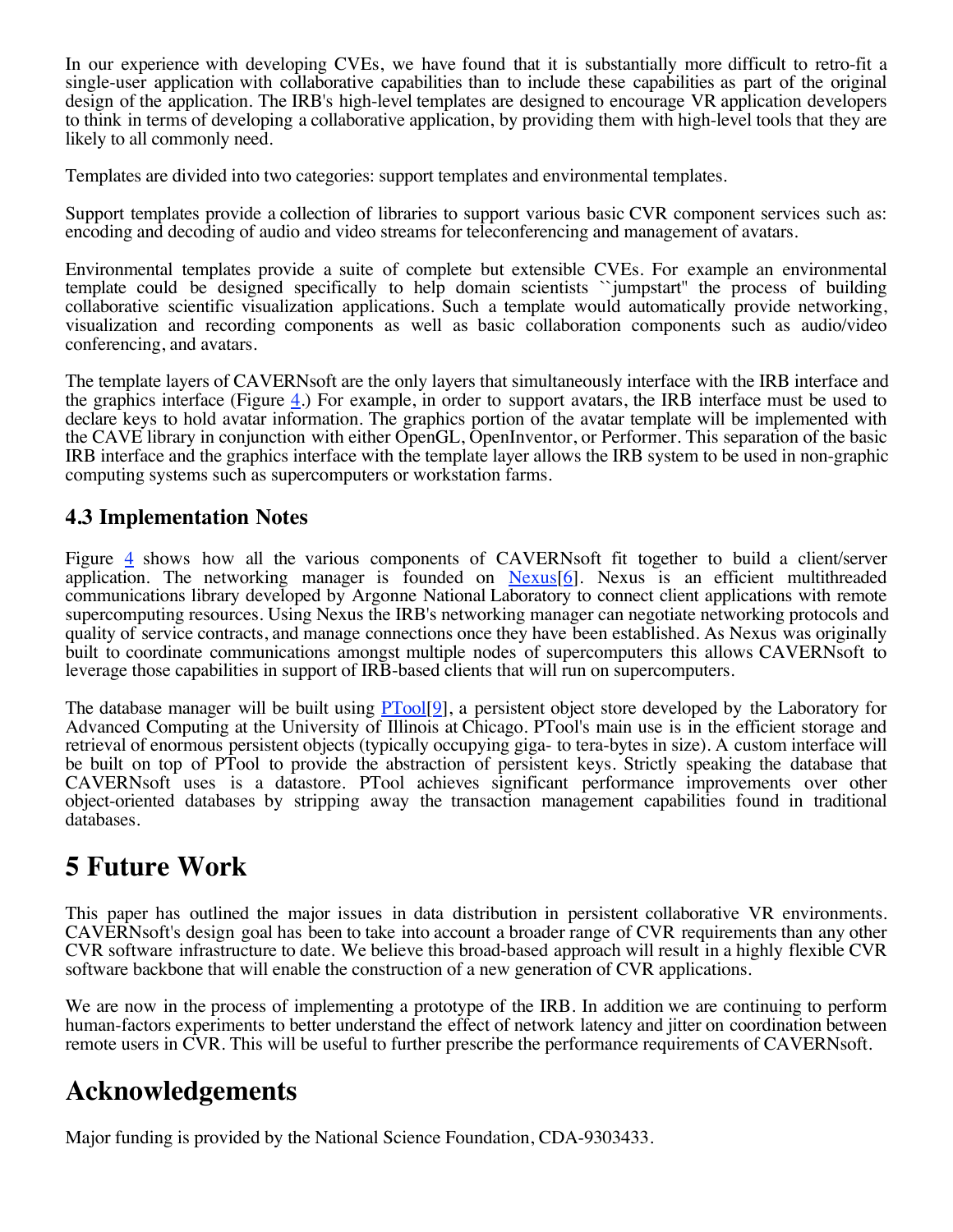## **References**

- ARGYLE, M., AND COOK, M. *Gaze and Mutual Gaze*. Cambridge University Press, 1976.
- BARRUS, J. W., WATERS, R. C., AND ANDERSON, D. B. Locales and beacons: Efficient and precise support for large multi-user virtual environments. In *Proceedings of the Virtual Reality Annual International Symposium. VRAIS'96* (March 1996), IEEE Computer Society, IEEE, pp. 204-213.
- CARLSSON, C., AND HAGSAND, O. DIVE a multi-user virtual reality system. In *Proceedings of the IEEE Virtual Reality Annual International Symposium* (1993).
- **4**

**5**

**3**

**1**

**2**

FISH, R. Bellcore cross-industry working team workshop XIWT. personal correspondence, 1996.

FISH, R. S., KRAUT, R. E., AND CHALFONTE, B. L. The videowindowsystem in informal communication. In *Proceedings of Computer Supported Cooperative Work* (1990), pp. 1-11.

**6**

FOSTER, I., KESSELMAN, C., AND TUECKE, S. The Nexus approach to integrating multithreading and communication. *Journal of Parallel and Distributed Computing*, 37 (1996), 70-82.

**7**

FREITAG, L., DIACHIN, D., HEATH, D., HERZOG, J., AND PLASSMANN, P. Remote engineering using cave-to-cave communications. *Virtual Environments and Distributed Computing at Supercomputing'95: GII Testbed and HPC Challenge Applications on the I-Way* (1995), 41.

#### **8**

FUNKHOUSER, T. A. Network topologies for scalable multi-user virtual environments. In *Proceedings of the Virtual Reality Annual International Symposium. VRAIS'96* (March 1996), IEEE Computer Society, IEEE, pp. 222-228.

**9**

GROSSMAN, R. L., HANLEY, D., AND QIN, X. PTool: A light weight persistent object manager. In *Proceedings of SIGMOD'95* (1995), ACM, p. 488.

#### **1 0**

LEHNER, V. D., AND DEFANTI, T. A. Distributed virtual reality: Supporting remote collaboration in vehicle design. *IEEE Computer Graphics and Applications, in press* (1997).

#### **1 1**

LEIGH, J., JOHNSON, A., AND DEFANTI, T. A. CALVIN: an immersimedia design environment utilizing heterogeneous perspectives. In *Proceedings of IEEE International Conference on Multimedia Computing and Systems '96* (June 1996), pp. 20-23.

#### **1 2**

LEIGH, J., AND JOHNSON, A. E. Supporting transcontinental collaborative work in persistent virtual environments. *IEEE Computer Graphics and Applications* (1996), 47-51.

**1 3**

LEIGH, J., JOHNSON, A. E., VASILAKIS, C. A., AND DEFANTI, T. A. Multi-perspective collaborative design in persistent networked virtual environments. In *Proceedings of IEEE Virtual Reality Annual International Symposium '96* (Apr. 1996), pp. 253-260.

**1 4**

MACEDONIA, M. R., AND ZYDA, M. J. A taxonomy for networked virtual environments. In *Proceedings of the 1995 Workshop on Networked Realities* (Oct 1995).

**1 5**

MANDEVILLE, J., FURNESS, J., AND KAWAHATA, T. Greenspace: Creating a distributed virtual environment for global applications. In *Proceedings of IEEE Networked Virtual Reality Workshop* (1995), IEEE.

**1 6**

MCGRATH, J. *Groups: Interaction and Performance*. Englewood Cliffs, NJL Prentice-Hall, 1984.

**1 7**

OLSON, J., AND OLSON, G. M. What mix of video and audio is useful for small groups doing remote real-time design work. In *Proceedings of SIGCHI'95* (1995), ACM, ACM Press, pp. 362-368.

**1 8**

PARK, K. S. Effects of network characteristics and information sharing on human performance in cove. Master's thesis, Electronic Visualization Laboratory, University of Illinois at Chicago, 1997.